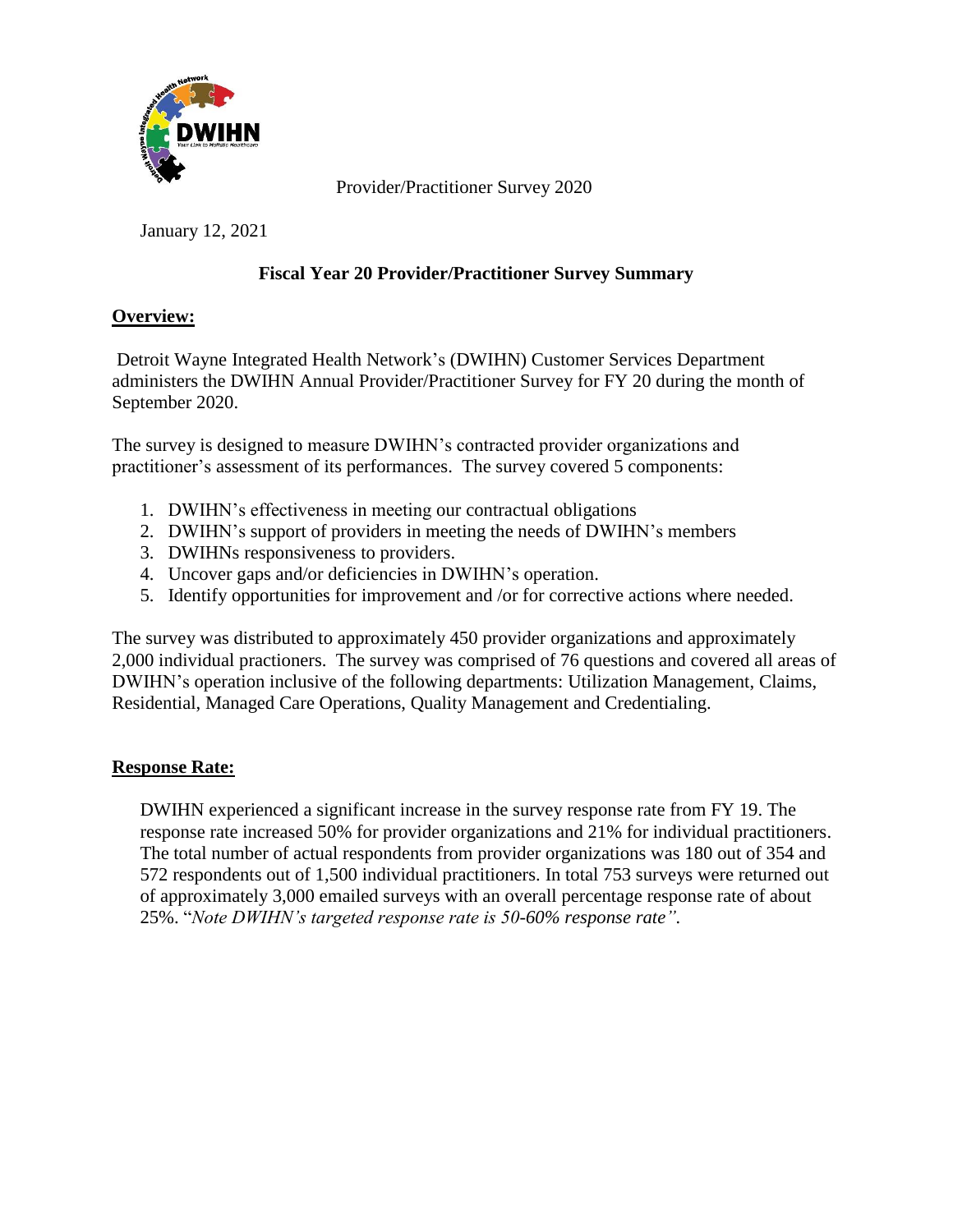# **Provider Survey Result Highlights:**

| <b>Survey Question</b>                                | Rating 2019          | Rating 2020             | Percentage                 |
|-------------------------------------------------------|----------------------|-------------------------|----------------------------|
| Accuracy of claims processing                         | 40% above average    | 53% above               | 13% increase               |
| and authorization process                             | approval             | average approval        |                            |
| standardized rates                                    | 38% average approval | 39% average<br>approval | 1% increase                |
| Provider appeal process for                           | 27% dissatisfied     | 23% satisfied           | This is a                  |
| denials                                               | rating               |                         | change in                  |
|                                                       |                      |                         | monitoring,                |
|                                                       |                      |                         | 60% was                    |
|                                                       |                      |                         | neither                    |
| Timeliness of feedback/reports                        | 29% above average    | 50% above               | 21% increase               |
| from DWIHN staff                                      | approval             | average approval        |                            |
| <b>Responsiveness of Customer</b>                     | 36% above average    | 43% above               | 7% increase                |
| Service staff at DWIHN                                | approval             | average approval        |                            |
| Contract Manager's                                    | 38% above average    | 42% above               | 4% increase                |
| knowledge to answer questions                         | approval             | average approval        |                            |
| and solve problems                                    |                      | 37% above               | 8% increase                |
| Rating for receiving timely<br>information on program | 29% below average    |                         |                            |
| updates/contractual changes                           | approval             | average approval        |                            |
| and processes                                         |                      |                         |                            |
|                                                       |                      |                         |                            |
| Credentialing process                                 | 31% satisfied        | 34% satisfied           | 3% increase                |
|                                                       | approval             | approval                |                            |
| Communication and policies,                           | 32% satisfied        | 49% satisfied           | 17% increase               |
| concerns                                              | approval             | approval                |                            |
| Overall satisfaction with                             | 43 % satisfied       | 57% satisfied           | $\overline{14\%}$ increase |
| DWIHN.                                                | approval             | approval                |                            |
| Overall satisfaction of                               | 41% satisfied        | 66% satisfied           | 25% increase               |
| <b>DWIHN</b> online                                   | approval             | approval                |                            |
| information/educational                               |                      |                         |                            |
| resources                                             |                      |                         |                            |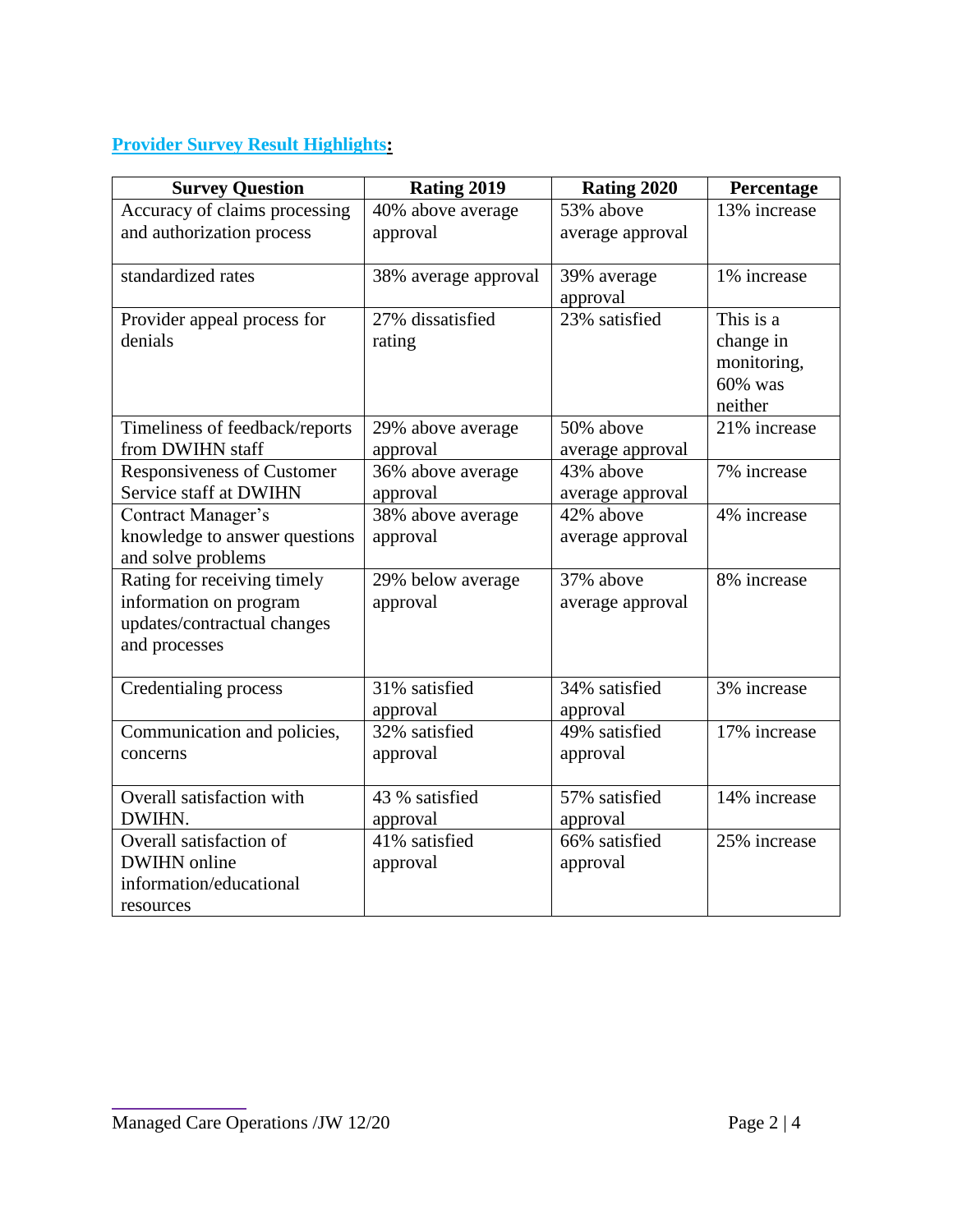#### **Practitioner Survey Result Highlights:**

| <b>Survey Question</b>         | Rating 2019            | Rating 2020      | Percentage       |
|--------------------------------|------------------------|------------------|------------------|
| Total number of practitioner   | 146                    | 572              | 391% increase    |
| participation                  |                        |                  | in participation |
|                                |                        |                  |                  |
| Number of years' experience    | 30% of the respondent  | 29% of the       | 1% decrease      |
| in Behavior Health $11+$ years | experience             | respondent       |                  |
|                                |                        | experience       |                  |
| Impaneled with other private   | 68% not with private   | 62% not with     | 4% decrease      |
| insurers                       | payors                 | private payors   |                  |
| Average Caseload of            | 84% caseload           | 69% caseload     | 15% decrease     |
| practitioners between 50-100   |                        |                  |                  |
| Practitioners preferred method | 88% prefer email       | 88% prefer email | same             |
| of communication with          | communication          | communication    |                  |
| <b>DWIHN</b>                   |                        |                  |                  |
| Practitioners familiarity with | 42% not familiar       | 59% not familiar | 17% decrease     |
| DWIHN "my strength"            |                        |                  |                  |
| DWIHN compared to other        | 38% above average      | 31% above        | 7% decrease      |
| insurers                       |                        | average          |                  |
| Ease of Authorizations in      | 54% above average      | 34% above        | 20% decrease     |
| <b>DWIHN</b> system            |                        | average          |                  |
| Overall satisfaction of        | 26% above average      | 19% above        | 7% decrease      |
| <b>DWIHN-Access Center</b>     |                        | average          |                  |
| Overall satisfaction with      | 60 % satisfied         | 43% satisfied    | 17% decrease     |
| DWIHN.                         | approval               | approval         |                  |
| Overall satisfaction of        | 57% satisfied approval | 42% satisfied    | 15% decrease     |
| DWIHN's online                 |                        | approval         |                  |
| information/educational        |                        |                  |                  |
| resources                      |                        |                  |                  |

## **Barriers***:*

A. The survey results revealed the following opportunities for improvement:

- 1. Even-though the response rate increased by 25% we are still below the targeted rate of 50% -75% participation
- 2. Length of survey (76 questions) may dissuade provider organizations and practitioners to complete survey. "*As it was reported to have taken 30 minutes to complete"*
- 3. Based upon number of surveys that bounced back there is further need to clean up our email database to void invalid email addresses
- 4. Data base on practitioner contact not updated by providers, still contains inactive practitioners

Managed Care Operations /JW 12/20 Page 3 | 4